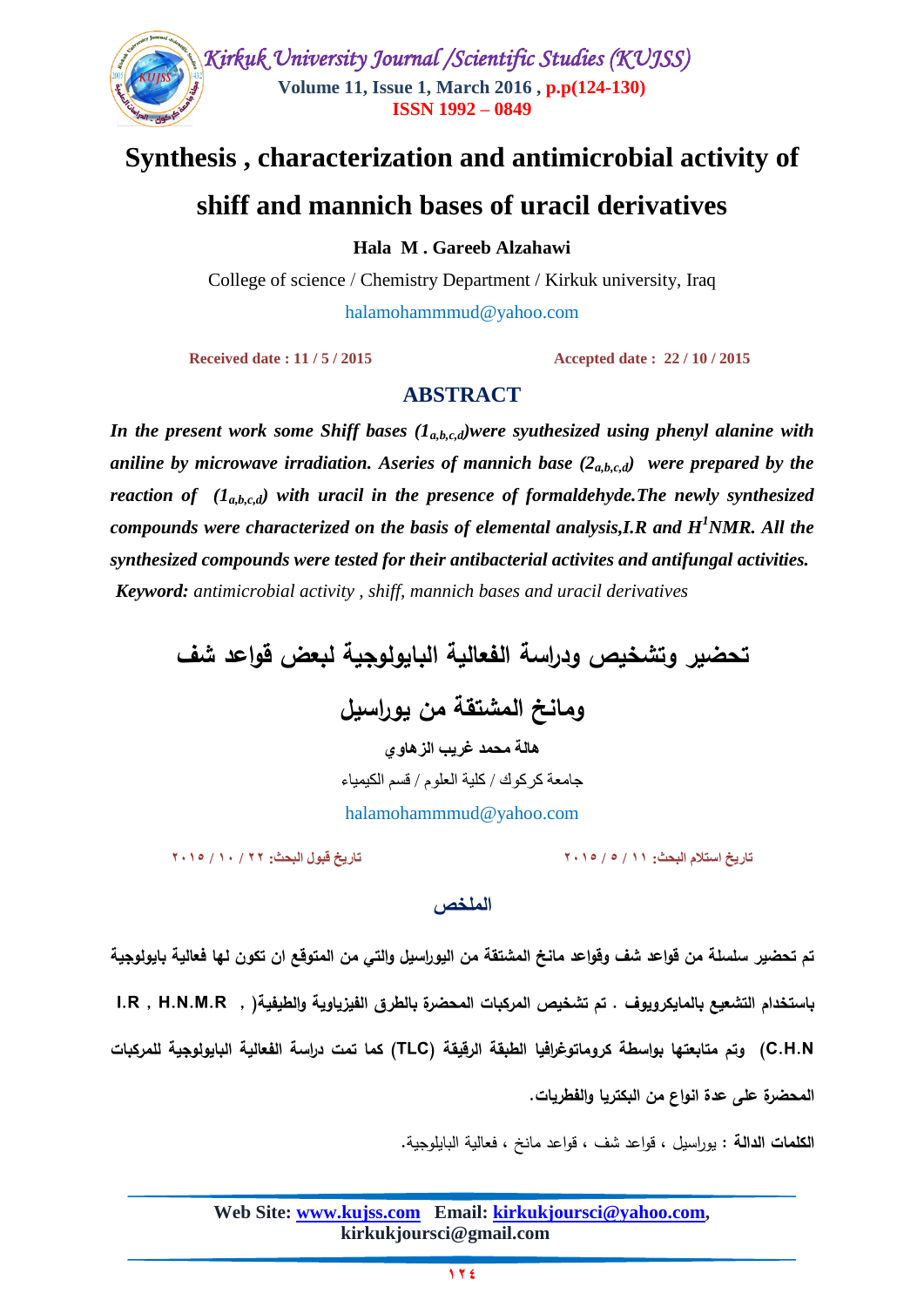# **1. Introduction**

 The application of microwave irradiation to organic synthesis has been the focus of considerable attention in recent years and is becoming an increasingly popular technology[1].Microwave assisted organic reaction methods are superior to conventional method because it occur more rapidly, safely and with the highest chemicals yields[2,3]. Last few decades, increasing the number of publications in microwave – assisted synthesis

includes almost all types of reactions[4,5].

 In the Mannich reaction , ammonia or primary or secondary amines are employed for the activation of formaldhyde. Tertiary amines lack an  $N - H$  proton to form the intermediate imine  $\alpha$  – H acidic compounds (nucleophiles) include carbonyl compounds, nitriles, acetylenes, aliphatic nitro compounds,  $\alpha$  – alkyl – pyridines or imines[6]. It is also possible to use activated phenyl groups and electron – rich heterocycles such as furan , pyrrole , and thiophene . Indole is a particularly active substrate ; the reaction provides gramine derivatives[7]. Mannich reaction is also used in the synthesis of medicinal compounds e.g.

rolitetracycline , fluoxetine , tramadol and tolmetin[8].

 Mannich bases of isatin derivatives are reported to show variety of biological activities like antibacterial[9], antifungal[10] , anticonvulsant[11] , anti HIV[12] , antidepressant[13], and antiiflammatory [14] activities.

# **2- Experimental**

**Techniques :-** Melting points were determined using an open – ended capillary method and are uncorrected . The purity of synthesized compounds was checked by TLC.Infra-red spectra (Ft-IR) were recorded on Shimadzu FT-IR-8300 spectrophotometer and  $H<sup>1</sup>NMR$  spectra were recorded on a BRUKER-400 MHz operating at 300 MHz with tetra methyl silane as internal standard in CDCI<sub>3</sub>and DMSO- $d_6$  as solvent.

**General synthesis of shiff base :-** Phenyl alanine was allowed to react with different aromatic primary amines like 4- hydroxyl aniline ,4-amino benzoic acid ,2- amino benzoic acid and 4-chloro aniline respectively, in the presence of absolute alcohol and the pH was adjusted to 4-5 with glacial acetic acid to get 2,3-dihydro-2-oxo-3-substituted indoles (1a,b,c,d).These compounds were directly used for the next step.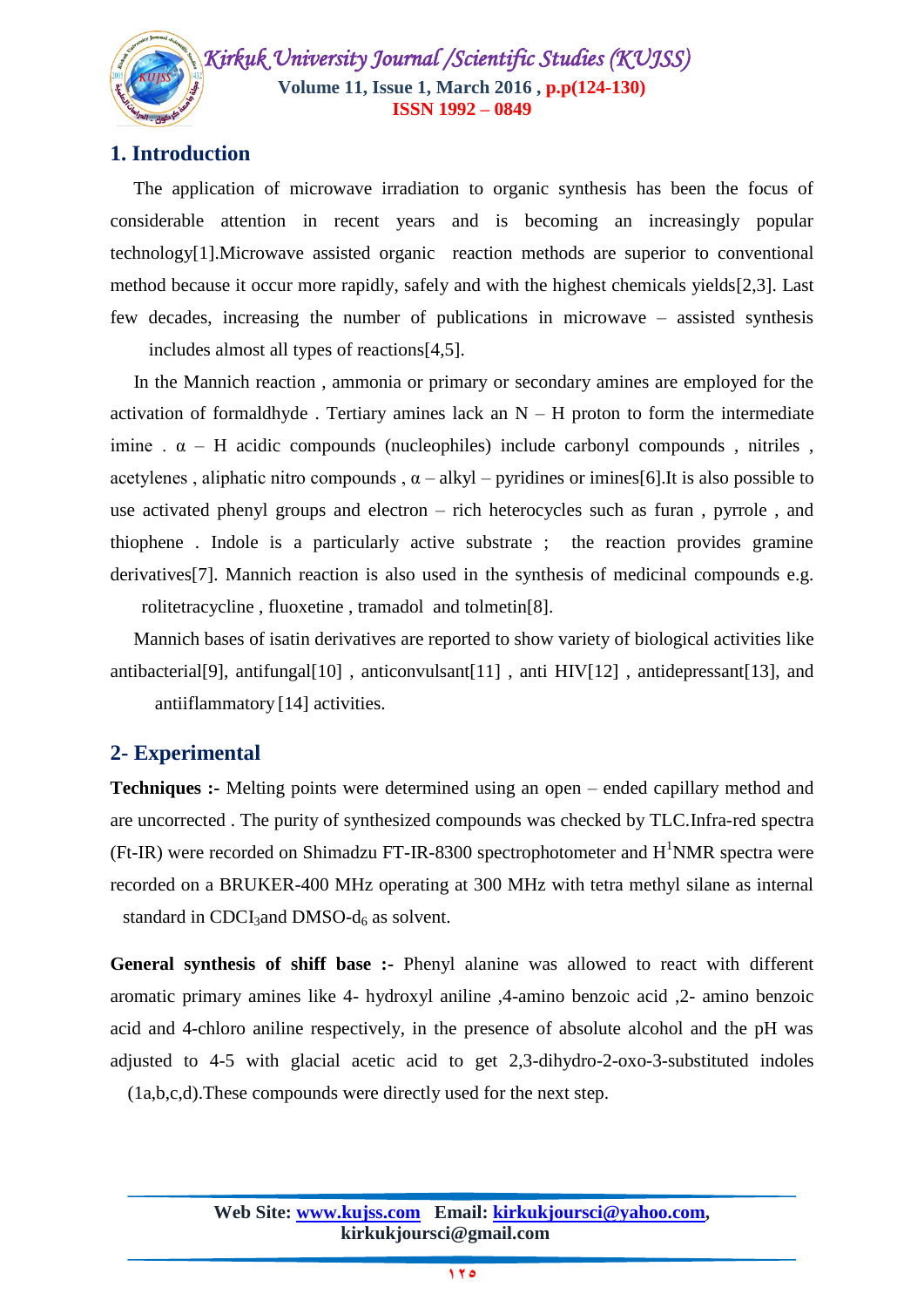

**General synthesis of mannich base:-** The mannichreaction of 2,3-dihydro-2-oxo-3 substituted indoles (1a,b,c,d) with uracil in the presence of formaldehyde were carried out at  $0$ -5  $C<sup>o</sup>$  by stirring the reaction mixture with magnetic stirre. The reaction yielded 2,3-dihydro-2-oxo-3-substituted indoles scheme (1).The synthesized compounds were recrystallized from

hot ethanol . The physical characteristics of synthesized compounds are listed in Table (1).



#### **Scheme (1):** Synthesis of phenyl alanine derivatives

| No.<br>Comp.   | <b>Name of compounds</b>                                             | <b>Melting</b><br>point | <b>Yield</b><br>$\frac{0}{0}$ | M.Wt.      | <b>Color</b> |
|----------------|----------------------------------------------------------------------|-------------------------|-------------------------------|------------|--------------|
| 1a             | $2-(p$ -phenol) – imino phenyl alanine                               | زيتى                    | 40                            | 239<br>237 | احمر         |
| 1 <sub>b</sub> | $2-(p\text{-}benzoic acid) - imino phenyl alanine$                   | زيتي                    | 52                            | 267        | بني          |
| 1 <sub>c</sub> | $2-(2)$ - benzoic acid -) – imino phenyl alanine                     | زيتى                    | 50                            | 281<br>279 | بني غامق     |
| 1 <sub>d</sub> | 2-(p-chloro phenyl) – imino phenyl alanine                           | زيتي                    | 45                            | 280        | بني          |
| 2a             | 1-uracil methyl-2- $(p$ -phenol $)$ – imino<br>phenyl alanine        | زيتي                    | 43                            | 279        | بنی          |
| 2 <sub>b</sub> | 1-uracil methyl-2- $(p$ -benzoic acid $)$ – imino<br>phenyl alanine  | 190                     | 85                            | 202<br>200 | أصفر         |
| 2 <sub>c</sub> | 1-uracil methyl-2-(2--benzoic acid) – imino<br>phenyl alanine        | زيتى                    | 40                            | 240<br>238 | بنی          |
| 2d             | 1-uracil methyl-2- $(p-$ chloro phenyl $)$ –<br>imino phenyl alanine | زيتى                    | 42                            | 287<br>285 | أصفر         |

#### **Table (1) :** physical properties of the prepared compounds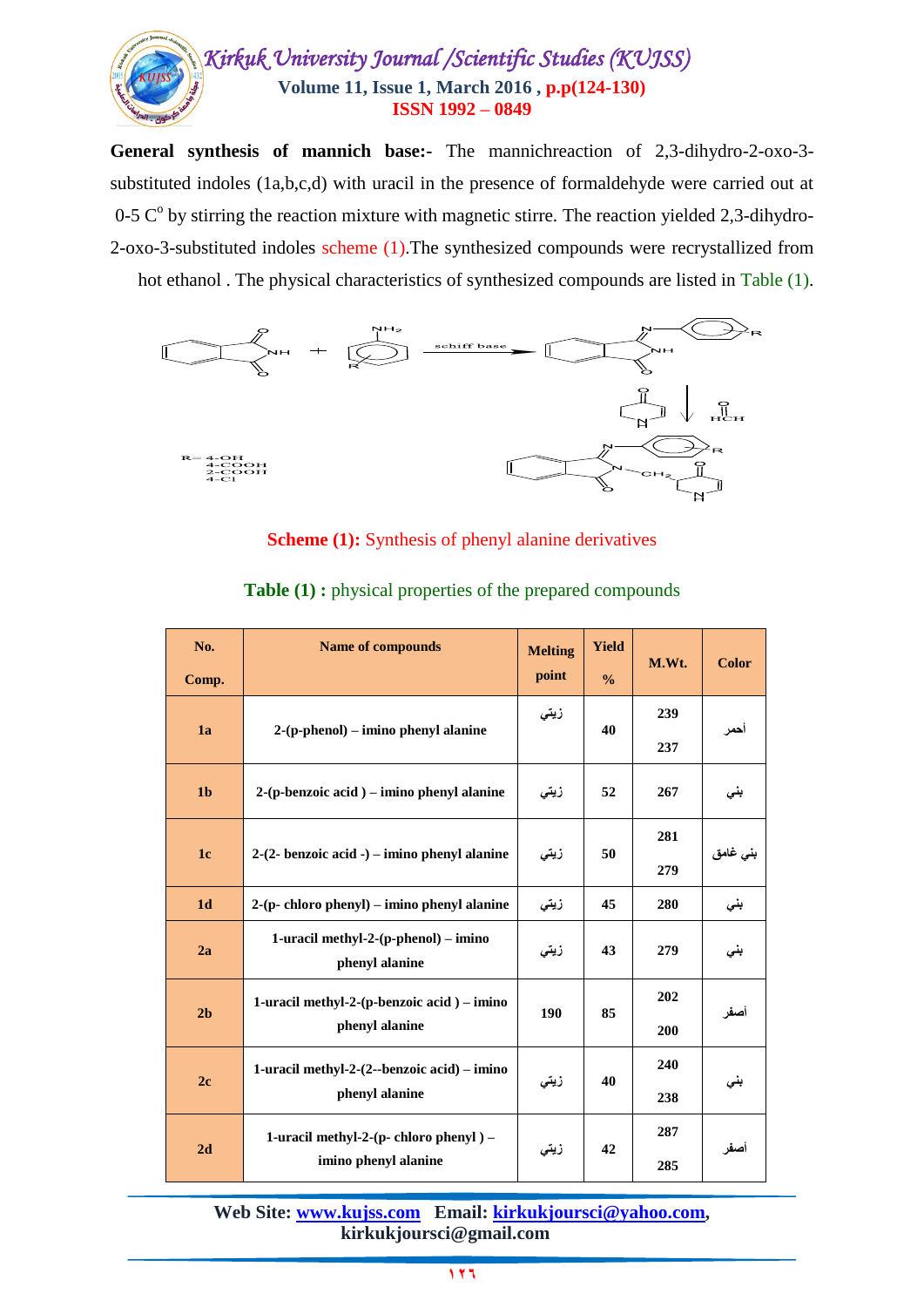

## **3. Results and Discussion**

 FT-IR spectrum of compound (1a) as example , confirmed the appearance of carbonyl group band at  $(1662 \text{cm}^{-1})$ also,  $(C-H)$  aromatic band appeared at  $(3062 \text{ cm}^{-1})$  and  $(C-H)$ aliphatic band at  $(2800 \text{ cm}^{-1})$ . All the spectral data for other compounds are listed in Table (2).  $H<sup>1</sup>NMR$  spectrum of compound (2a) shows the following characteristic chemical shifts,  $(DMSO-d<sub>6</sub>)$  ppm .(N-H) proton appeared at  $(6, 3.4)$ , olefinic protons appeared at  $(6, 6.5)$ , and aromatic ring protons appeared at the rang  $(67.3 - 7.8)$ . Table 3 shows the spectral data.

 All the synthesized compounds were tested for in vitro antimicrobial activity. The MIC values of the compounds against pathogenic bacteria and fungi are presented in Table (4).All compounds have shown moderate activity

| Comp.<br>No.   | $\mathbf{R}$    | $vO-H$ | $vN-H$ | $vC=N$ | $C = C$<br>$\mathbf{v}$ | $v \text{ others}(cm^{-1})$                 |
|----------------|-----------------|--------|--------|--------|-------------------------|---------------------------------------------|
| 1a             | $4 - OH$        | 3600   | 3250   | 1600   | 1500<br>1600            | $v(C=C-H)3260$                              |
| 1 <sub>b</sub> | 4 - COOH        | 3550   | 3280   | 1570   | 1530                    | $vC-N(1250)$                                |
| 1 <sub>c</sub> | $2 - COOH$      | 3600   | 3200   | 1510   | 1500                    | $vC-N(1220)$                                |
| 1 <sub>d</sub> | $4 - CI$        | 3610   | 3210   | 1550   | 1510                    | $vC-N(210)$                                 |
| 2a             | $4 - OH$        | 3500   | 3290   | 1620   | 1580                    | $vC-N(1220)$                                |
| 2 <sub>b</sub> | <b>4 - COOH</b> | 3600   | 3250   | 1650   | 1500                    | $v(C=O)$ acid<br>1710<br>$v(C-O)$ acid 1240 |
| 2c             | $2 - COOH$      | 3500   | 3200   | 1600   | 1550                    | $v(C= C-H) 3250$                            |
| 2d             | $4 - CI$        | 3600   | 3250   | 1600   | 1500                    | $v(C-N)$ 1200                               |

**Table (2) :** FT-IR spectral data of compounds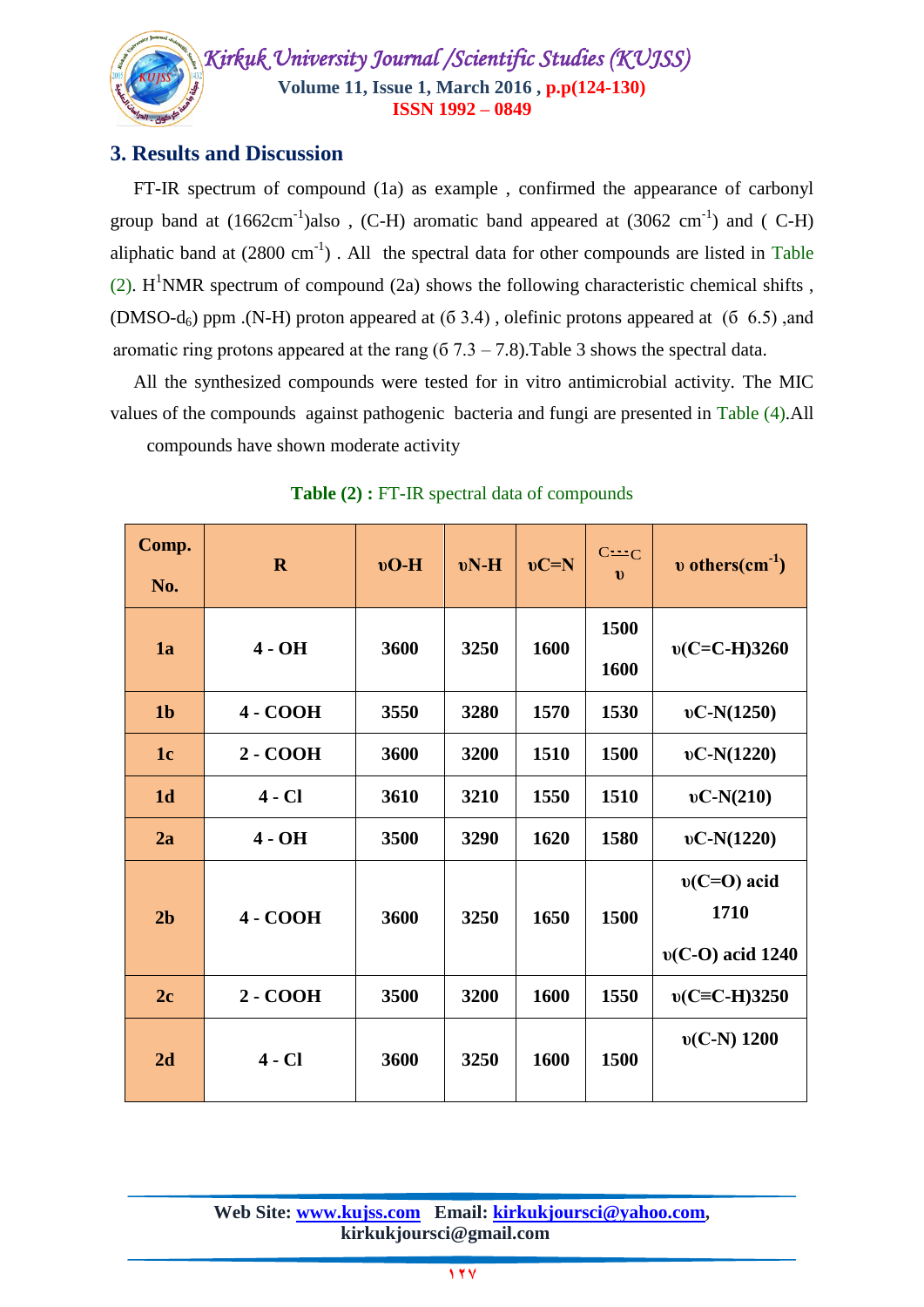

| رقم<br>المركب  |                 | جزيئة اليوراسيل  |                                                                        |  |  |
|----------------|-----------------|------------------|------------------------------------------------------------------------|--|--|
|                | $C-H$           | $O-H$            | ملاحظات                                                                |  |  |
| 1a             | (2.4 s,<br>1H)  | $8.7 s - 8.75 s$ | 8.1 m for $(NH-NH_2)$                                                  |  |  |
| 1 <sub>b</sub> | (2.45 s,<br>1H) | 8.9 d            | $(2.37 s, 3H)$ for CH <sub>3</sub> , $(2.2 s, 3H)$ for CH <sub>3</sub> |  |  |
| 2a             | (2.4 s,<br>1H)  | $8.5 s - 8.7 s$  | $(2.55 s, 2H)$ for $CH2$                                               |  |  |
| 2 <sub>b</sub> | (2.35 s,<br>1H) | $8.6 s - 8.8 s$  | $(2.5 s, 2H)$ for CH <sub>2</sub> , $(7.85-795)d$ for H-<br>aromatic   |  |  |

|  |  | <b>Table (3)</b> : ${}^{1}H$ -NMR spectral data ppm (6) of compounds |
|--|--|----------------------------------------------------------------------|
|  |  |                                                                      |

**Table (4) :** antibacterial activity of the tested compounds .

| <b>Compound</b><br>No. | <b>Escherichia</b><br><b>Coli</b> | <b>Klebsiella</b><br><b>Pneumonia</b> | <b>Proteus</b><br><b>Vulgaris</b> |
|------------------------|-----------------------------------|---------------------------------------|-----------------------------------|
|                        |                                   |                                       |                                   |
| 1a                     | $\pm$                             | $^{+}$                                |                                   |
| 1 <sub>b</sub>         | $^{+}$                            | $^{+}$                                |                                   |
| 1 <sub>c</sub>         | $^{+}$                            | $^{++}$                               |                                   |
| 2a                     |                                   | $^{+}$                                | $\pm$                             |
| 2 <sub>b</sub>         | $++$                              | $^{++}$                               |                                   |
| 2c                     |                                   | $\pm$                                 |                                   |

#### **Note:-**

- $\text{---}$  = No inhibition = inactive
- $+ = (5 10)$ mm = slightly active
- $++ = (11 20)$  mm = moderately active

**Acknowledgements :-** The authors are thankful Dr. Omer. Abd-K. Ismail comibatore for providing the necessary facilities to carry out this work.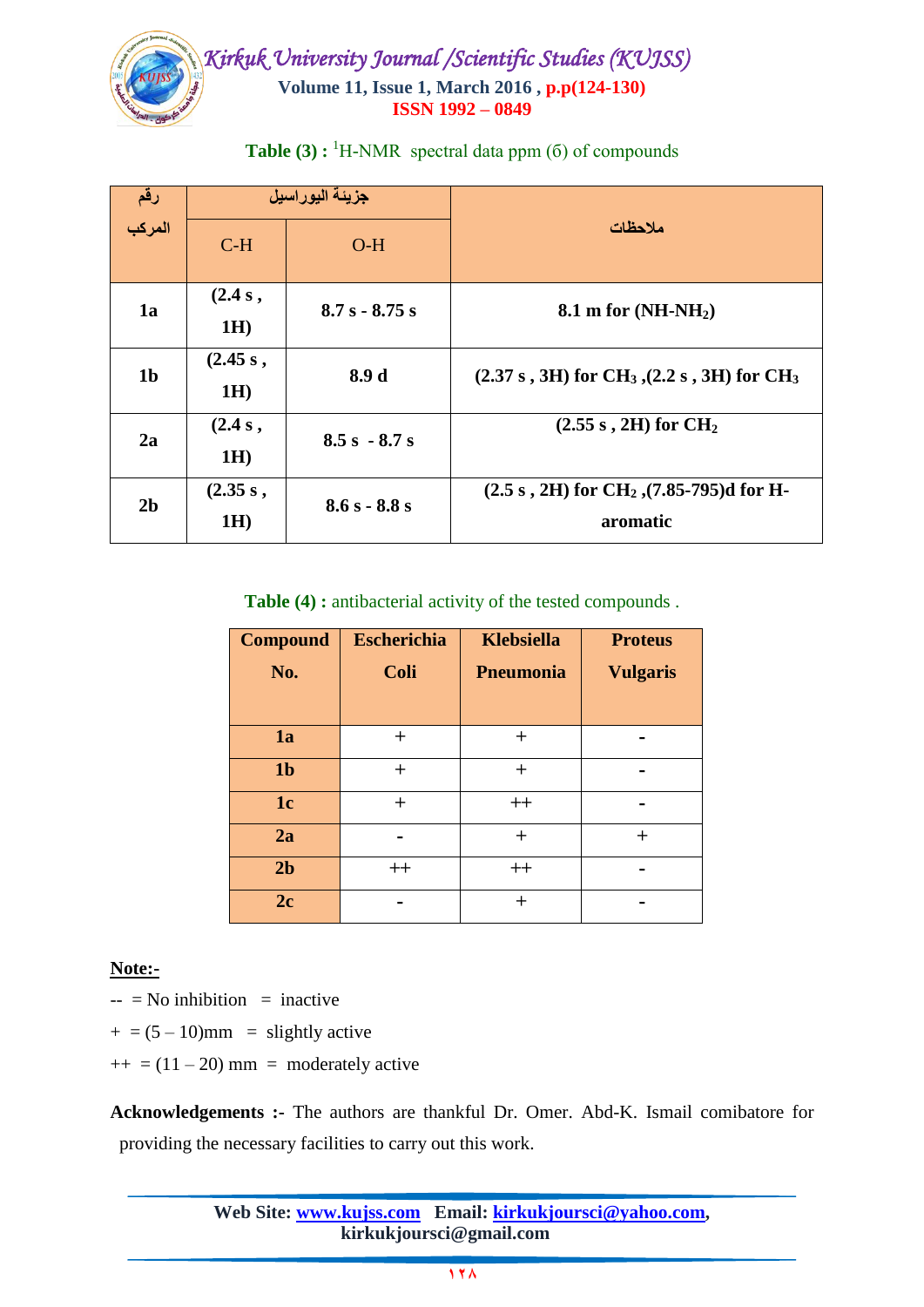

## **Reference**

**[1]** S. Miglani , M. Mishra and P. Chawla *(The rapid synthesis of Schiff – bases without solvent under microwave irradiation and their antimicrobial activity )* Der Pharma Chemica. , 2012 , 4 (6) : 2265 – 2269.

**[2]** T. H. Manjashetty , P. yogeeswari and D. Sriram, *(Microave assisted one – pot synthesis of highly potent novel isoniazid analogues )* ,Bioorg. Med. Chem. Lett., 2011 , Vol,21 , 2125 – 2128 .

**[3]** G . Mhaske., P . Nilkanth ., A . Auti ., S . Davange and S . Shelke., *(Aqua Medicated,Macrowave Assisted, Synthesis of Schiff Bases and Their Biological Evaluation)* . I. J. I. Res.in Science, Eng. And Tech., 2014., Vol 3., Issue 1., 8156.

**[4]** L . Shen., S. Huang , Y. Nie and F. Lei., *(An Efficient Microwave – Assisted Suzuki Reaction using New Pyridine – Prazole)*, Molecul .2013 ., Vol.18 , 1602 – 1612 **[5]** C. Nische ., C. D. Klein. *(Aqueous Microwave – assisted one pot synthesis of N- substituted rhodanines ).* Tetrahedron Lett. 2012. Vol. 53 . pp.5197 – 5201.

**[6]** M. A. Mahmood ., R . M . Dedan and W . K . Jassim (Synthesis and characterizationof some new Mannich basesand their thione derivatives) .Kerbala . J. Pharm. Sci. 2012 . No.3 .p, 223

- **[7]** O . B. Ostby ., L . L . Gundersen ., F . Rise and A . Bast ., Arch . Pharma . Med . Chem ., 2001. 21 .334.
- **[8]** A. Cordova ., S. Watanabe ., F. Tanaka ., W. Notz . Cf. Barbas. J. Am. Chem . Soc . 2002. 124 (9) : 1866 – 1867.

**[9]** M. Sarangapani ., V. M . *Reddy (pharmacological evalion of 1 –(N–N disubstitutedaminomethyl)-3- imino – (2- phenyl-3-4-dihydro-4-oxo-quinazolin- 3 yl)indolin-2-ones.Indian* . J . Pharm. Sci. 1994., 56.,174-177. **[10]** S. N. Pandeya ., D. Sriram., G. Nath., E. De Clercq., *(synthesis,antibacterial , antifungal and antiviral activity evaluation of some new bis-schiffbases of isatin and their derivatives*. Pharm. ActaHelv. 1999 ., 74 , 11-17

**[11]** F. D. Popp., R. Parson and B. E. Donigan. *(Potentialanticonvulsants the condensation of isatin with cyclic – ketones.J.Heterocycl.* Chem. 1980,17, 1329.